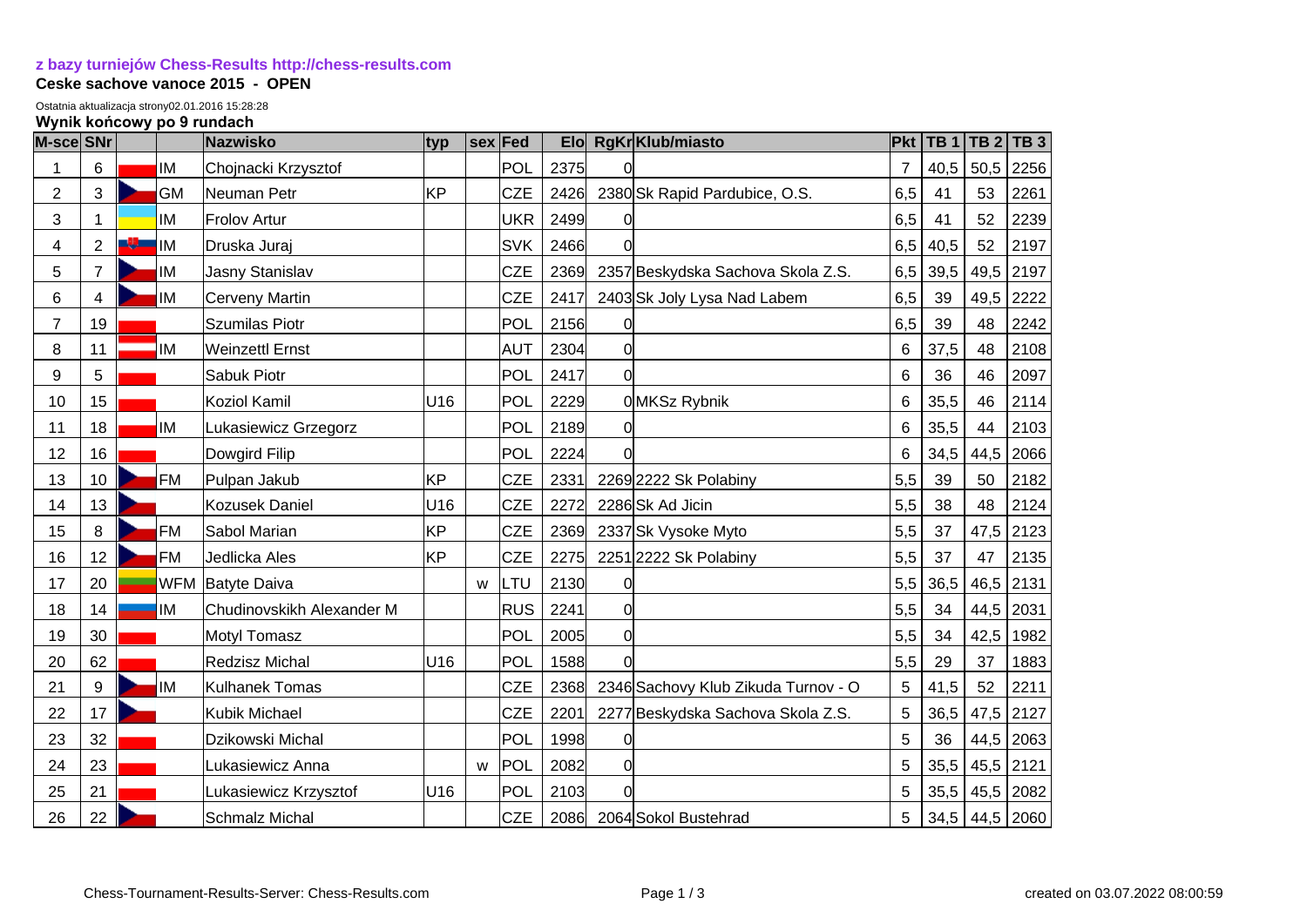| 27 | 25 |              | <b>Hanl Frantisek</b>      |                 |   | <b>CZE</b> | 2052 |    | 2024 Caissa Uholicky           | 5              | 33   | 43,5 | 1988 |
|----|----|--------------|----------------------------|-----------------|---|------------|------|----|--------------------------------|----------------|------|------|------|
| 28 | 31 |              | Kotva Milan                | S60.            |   | <b>CZE</b> | 1999 |    | 1967 Sk Svitavy                | 5              | 33   | 42   | 1995 |
| 29 | 29 |              | Slapnicka Karel            |                 |   | <b>CZE</b> | 2009 |    | 2001 Tj Kralupy Nad Vltavou    | 5              | 33   | 42   | 1973 |
| 30 | 34 | $\bm{\circ}$ | Guerreiro Alexandre Vieira |                 |   | <b>BRA</b> | 1951 |    |                                | 5              | 32,5 | 41,5 | 1985 |
| 31 | 26 |              | Houska Bronislav           | KP              |   | <b>CZE</b> | 2050 |    | 2058 Tj Stefanydes Policka     | 5              | 31   | 39   | 1928 |
| 32 | 38 |              | Pribylova Sofie            | U16             | W | <b>CZE</b> | 1922 |    | 1902 Sk Porg Praha             | 5              | 24,5 | 33   | 1783 |
| 33 | 43 |              | Dumkova Daniela            |                 | w | <b>CZE</b> | 1834 |    | 1881 Sachy Zastavka            | 4,5            | 34,5 | 44   | 1920 |
| 34 | 24 |              | Kastner Oldrich            | <b>KP</b>       |   | <b>CZE</b> | 2069 |    | 2061 Sk Bohemia Pardubice O.S. | 4,5            | 33,5 | 42   | 1956 |
| 35 | 44 |              | Sadzikowski Marian         |                 |   | POL        | 1828 |    |                                | 4,5            | 33,5 | 41   | 2034 |
| 36 | 45 |              | Pribyl Viktor              | U16             |   | <b>CZE</b> | 1822 |    | 1796 Sk Porg Praha             | 4,5            | 31,5 | 39   | 1821 |
| 37 | 27 |              | <b>Stiefel Roland</b>      |                 |   | <b>GER</b> | 2019 | 0  |                                | 4,5            | 30,5 | 40   | 1818 |
| 38 | 64 |              | Pyzio Amelia               | U <sub>16</sub> | W | POL        | 1545 | Ωl |                                | 4,5            | 30   | 37   | 1857 |
| 39 | 37 |              | <b>Krupica Pavel</b>       |                 |   | <b>CZE</b> | 1931 |    | 1852 Sk Kurim                  | 4,5            | 28   | 36,5 | 1833 |
| 40 | 52 |              | Hampel Rudolf              |                 |   | <b>CZE</b> | 1727 |    | 1764 Sokol Praha-Kobylisy      | 4,5            | 27   | 34,5 | 1834 |
| 41 | 50 |              | <b>Marinov Peter</b>       | <b>KP</b>       |   | <b>CZE</b> | 1777 |    | 1792 Tj Spartak Chocen         | 4,5            | 24   | 32   | 1699 |
| 42 | 63 |              | Nedelcev Radim             | S60,            |   | <b>CZE</b> | 1579 |    | 1613 Tj Spartak Chocen         | 4,5            | 21,5 | 28   | 1746 |
| 43 | 46 |              | Mechlinski Jakub           | U16             |   | POL        | 1806 | O  |                                | 4              | 33   | 41,5 | 1820 |
| 44 | 36 |              | Nosek Jan                  |                 |   | <b>CZE</b> | 1941 |    | 1769 Tj Slavia Hradec Kralove  | $\overline{4}$ | 32   | 40,5 | 1903 |
| 45 | 33 |              | Greevenbosch Henk          | <b>S60</b>      |   | <b>NED</b> | 1995 | O  |                                | 4              | 32   | 40   | 1796 |
| 46 | 39 |              | Kabelka Ondrei             | U16             |   | <b>CZE</b> | 1875 |    | 1928 Sk Ad Jicin               | 4              | 31,5 | 41   | 1864 |
| 47 | 58 |              | Koubova Anna Marie         | U16             | W | <b>CZE</b> | 1627 |    | 1695 Unichess                  | 4              | 31,5 | 40   | 1995 |
| 48 | 49 |              | Tajovska Martina           | U16             | W | <b>CZE</b> | 1782 |    | 1696 Sokol Bustehrad           | 4              | 31   | 38,5 | 1901 |
| 49 | 51 |              | Baum Jonasz                | U16             |   | POL        | 1766 | Ωl |                                | 4              | 30   | 38   | 1889 |
| 50 | 53 |              | <b>Schaffer David</b>      | <b>KP</b>       |   | <b>CZE</b> | 1718 |    | 1718 Tj Stefanydes Policka     | 4              | 28   | 36   | 1802 |
| 51 | 35 |              | Tulis Jan                  | U16.            |   | CZE        | 1950 |    | 1905 Tj Stefanydes Policka     | 4              | 27   | 35   | 1822 |
| 52 | 60 |              | Sajdl Jan                  | U16             |   | <b>CZE</b> | 1594 |    | 1657 Sk Ad Jicin               | 4              | 23   | 30   | 1701 |
| 53 | 48 |              | <b>Bartos Karel</b>        | <b>KP</b>       |   | CZE        | 1787 |    | 1793 Sk Svitavy                | 3,5            | 32   | 39,5 | 1961 |
| 54 | 28 |              | <b>Gratze Michael</b>      |                 |   | <b>AUT</b> | 2016 | O  |                                | 3,5            | 31,5 | 41   | 1917 |
| 55 | 42 |              | Van Nieuwenhuizen Hans     | S60             |   | <b>NED</b> | 1851 | 0  |                                | 3,5            | 31   | 39,5 | 1904 |
| 56 | 55 |              | Madera Stanislav           | S60,            |   | <b>CZE</b> | 1680 |    | 1681 Sk Svitavy                | 3,5            | 31   | 38,5 | 1759 |
|    |    |              |                            |                 |   |            |      |    |                                |                |      |      |      |